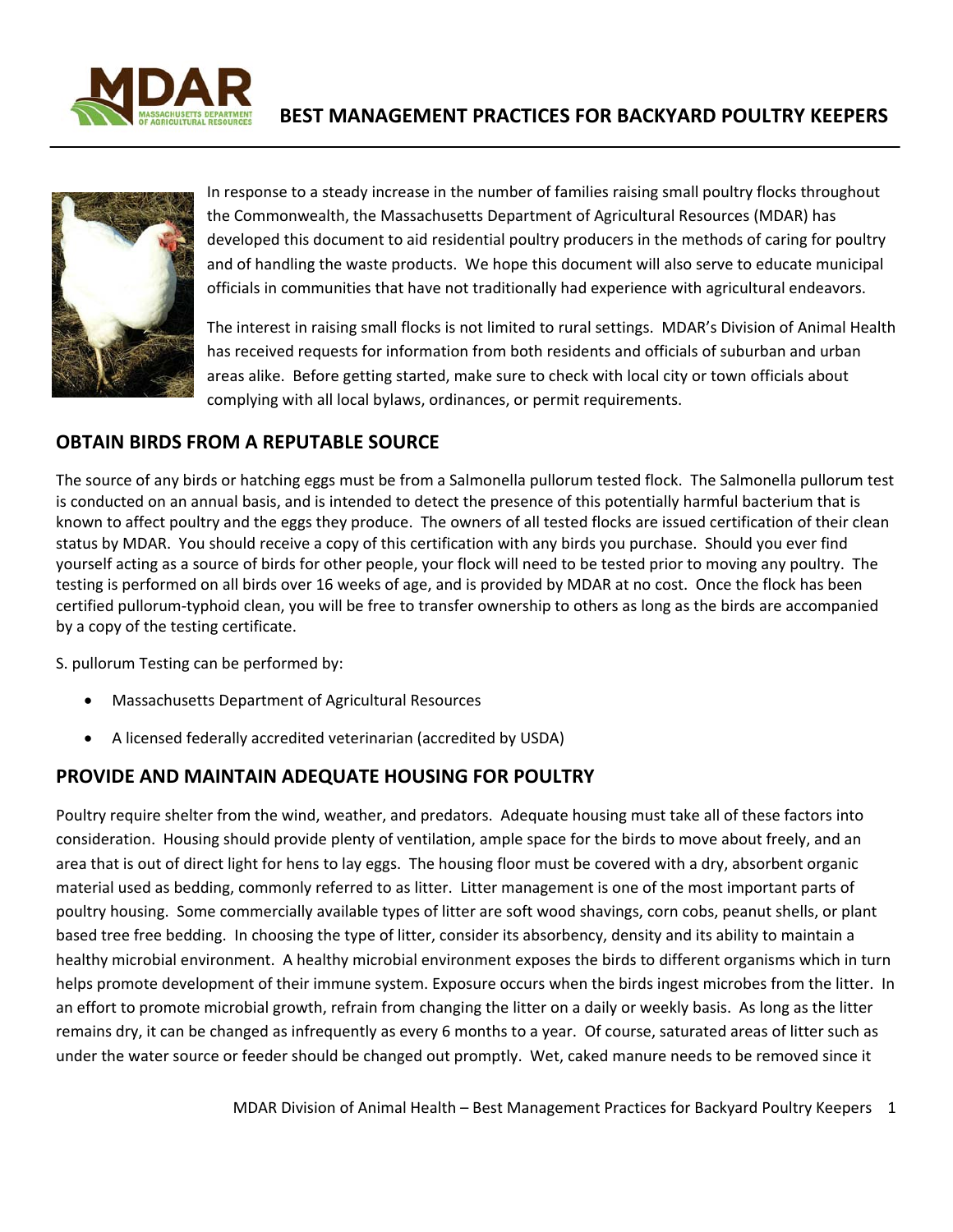will increase the levels of ammonia, mold, and toxins in the enclosure and can cause serious respiratory problems for the birds. Composting of this wet material should be done well away from the flock to prevent any possible exposure.

If providing access to the outdoors, this area needs to be fenced to prevent birds from roaming freely onto neighbors' properties, and to offer some protection against predators. Depending on the breed chosen, the enclosure may need to be covered. Providing perches in the poultry house for night time roosting is beneficial to the birds. Poultry naturally like to perch as it provides them with a sense of security and comfort. In addition, locating perches inside the house may provide further protection from nocturnal predators.

# **SUPPLY APPROPRIATE NUTRITION FOR POULTRY**

Nutritionally balanced commercial poultry feeds are available at grain stores, which may be found in the yellow pages under "feed stores". Poultry owners should ensure an ample supply of clean, dry feed at all times. The feed should be suitable for the age and type of poultry on the premise. Always check the label on the product to confirm compatibility. Feed should be stored in rodent-proof containers and be protected from the elements. Some owners choose to offer clean vegetable scraps from their garden or household as an added food source. Other household food waste may be detrimental to the birds' health.

Provide adequate feeder and water space for the number of birds housed. A general rule of thumb is that all birds should be able to eat and drink at the same time if they choose to. Birds should have access to fresh clean water at all times. Water sources should be located out of direct sunlight. Maintaining the water at shoulder height facilitates the birds' ability to drink and helps prevent litter around water sources from becoming saturated.

### **DEVELOP AN EFFECTIVE MANURE MANAGEMENT PLAN**

Manure utilization and soil amendment are an important part of sustainable agriculture. There are various ways for you to manage poultry manure from your backyard flock:

- Direct application to your garden Application should be in the early spring and the soil must be turned. Never add fresh manure to edible crops. Fresh manure may "burn" your plants and expose edibles to harmful bacterial growth.
- Collection for composting For more information on composting refer to the Department of Environmental Protection's website (http://www.mass.gov/dep/recycle/reduce/compos01.htm).
- Disposal in the trash larger quantities may require hiring a removal service

### **IMPLEMENT RODENT AND PEST CONTROL**

Ensure poultry housing area is free of any trash and debris, as these conditions may provide hiding places or nesting areas for rodents. Spilled or soiled feeds will attract rodents and pests and should be disposed of promptly. Remove any standing water other than that which is provided for the poultry to drink. Should the use of insecticides, rodenticides or traps be necessary, be sure to check the label for product safety around poultry, and ensure its use is in accordance with state laws and regulations.